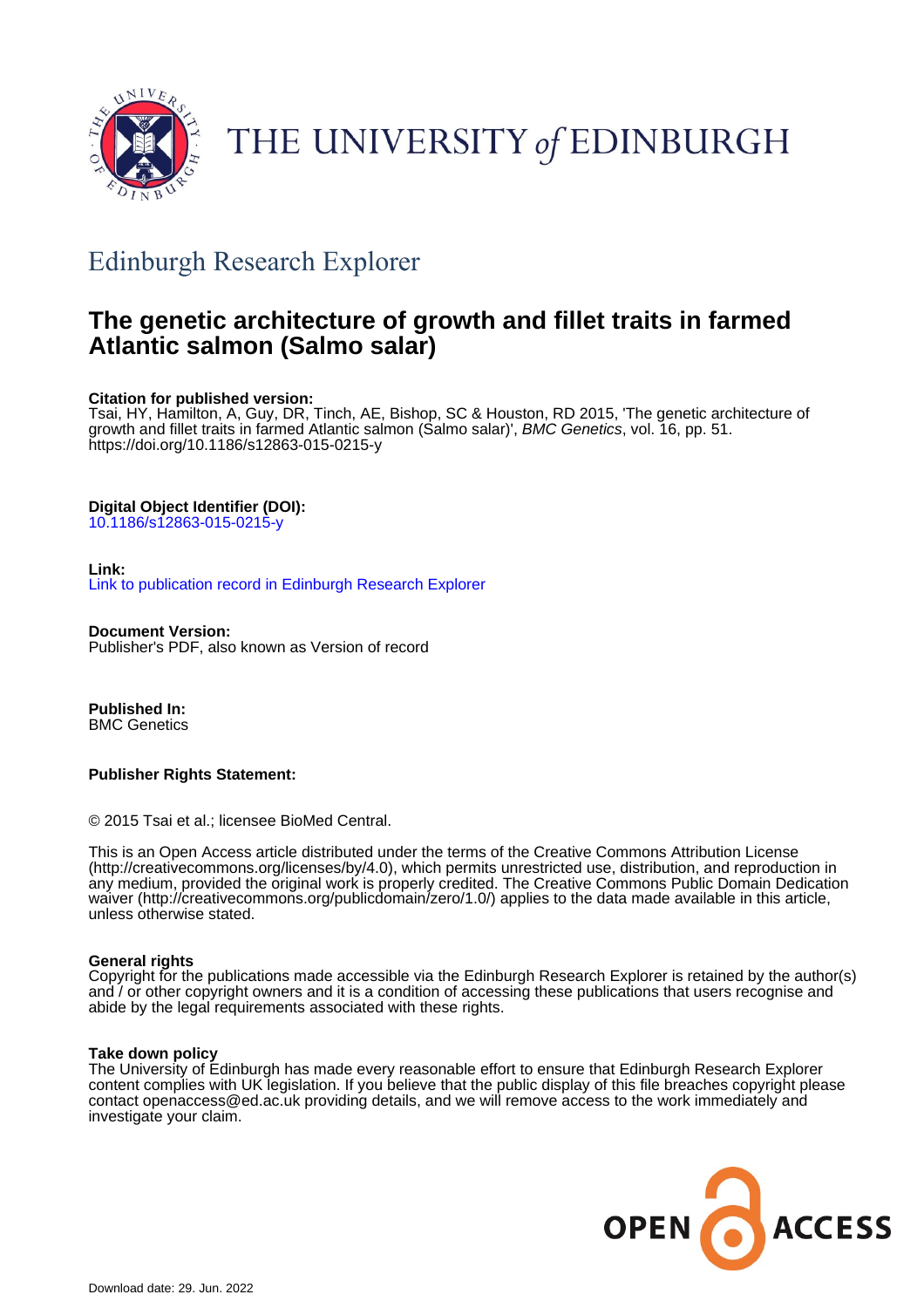# **RESEARCH ARTICLE Example 2018 12:00 Department of the CONNECTION CONNECTION CONNECTION CONNECTION**



# The genetic architecture of growth and fillet traits in farmed Atlantic salmon (Salmo salar)

Hsin Yuan Tsai<sup>1\*</sup>, Alastair Hamilton<sup>2</sup>, Derrick R Guy<sup>2</sup>, Alan E Tinch<sup>2</sup>, Stephen C Bishop<sup>1</sup> and Ross D Houston<sup>1</sup>

# Abstract

Background: Performance and quality traits such as harvest weight, fillet weight and flesh color are of economic importance to the Atlantic salmon aquaculture industry. The genetic factors underlying these traits are of scientific and commercial interest. However, such traits are typically polygenic in nature, with the number and size of QTL likely to vary between studies and populations. The aim of this study was to investigate the genetic basis of several growth and fillet traits measured at harvest in a large farmed salmon population by using SNP markers. Due to the marked heterochiasmy in salmonids, an efficient two-stage mapping approach was applied whereby QTL were detected using a sire-based linkage analysis, a sparse SNP marker map and exploiting low rates of recombination, while a subsequent dam-based analysis focused on the significant chromosomes with a denser map to confirm QTL and estimate their position.

Results: The harvest traits all showed significant heritability, ranging from 0.05 for fillet yield up to 0.53 for the weight traits. In the sire-based analysis, 1695 offspring with trait records and their 20 sires were successfully genotyped for the SNPs on the sparse map. Chromosomes 13, 18, 19 and 20 were shown to harbor genome-wide significant QTL affecting several growth-related traits. The QTL on chr. 13, 18 and 20 were detected in the dam-based analysis using 512 offspring from 10 dams and explained approximately 6–7 % of the within-family variation in these traits.

**Conclusions:** We have detected several QTL affecting economically important complex traits in a commercial salmon population. Overall, the results suggest that the traits are relatively polygenic and that QTL tend to be pleiotropic (affecting the weight of several components of the harvested fish). Comparison of QTL regions across studies suggests that harvest trait QTL tend to be relatively population-specific. Therefore, the application of marker or genomic selection for improvement in these traits is likely to be most effective when the discovery population is closely related to the selection candidates (e.g. within-family genomic selection).

Keywords: Atlantic salmon, Aquaculture, Marker-assisted selection, Quantitative trait loci mapping, QTL mapping, Salmo salar

## Background

Traditional selective breeding has rapidly improved economically important traits in aquaculture species, such as growth and disease resistance in aquaculture species [[1\]](#page-10-0). Atlantic salmon have been more extensively studied than most other aquaculture species due to its high economic value and the significant scientific interest in salmonid species [[2](#page-10-0)]. However, the genetic factors affecting some complex traits of economic importance, such as size, morphology and composition, are not yet well

\* Correspondence: [hsin-yuan.tsai@roslin.ed.ac.uk](mailto:hsin-yuan.tsai@roslin.ed.ac.uk) <sup>1</sup>

<sup>1</sup>The Roslin Institute and Royal (Dick) School of Veterinary Studies, The University of Edinburgh, Midlothian EH25 9RG, UK



Genomic resources for salmonids are rich in comparison to most aquacultural species [[5\]](#page-10-0). Benefitting from the development of next generation sequencing (e.g. [[6](#page-10-0)]), abundant genetic markers have been discovered in most salmonid species (e.g. [\[7](#page-10-0)–[10\]](#page-10-0)). Many other genomic resources and salmonid-specific databases are available, e.g. the Genomics Research on All Salmon (GRASP,<http://web.uvic.ca/grasp/>) and SalmonDB (<http://salmondb.cmm.uchile.cl/>). Furthermore, the genomes



© 2015 Tsai et al.; licensee BioMed Central. This is an Open Access article distributed under the terms of the Creative Commons Attribution License [\(http://creativecommons.org/licenses/by/4.0\)](http://creativecommons.org/licenses/by/4.0), which permits unrestricted use, distribution, and reproduction in any medium, provided the original work is properly credited. The Creative Commons Public Domain Dedication waiver [\(http://creativecommons.org/publicdomain/zero/1.0/](http://creativecommons.org/publicdomain/zero/1.0/)) applies to the data made available in this article, unless otherwise stated.

Full list of author information is available at the end of the article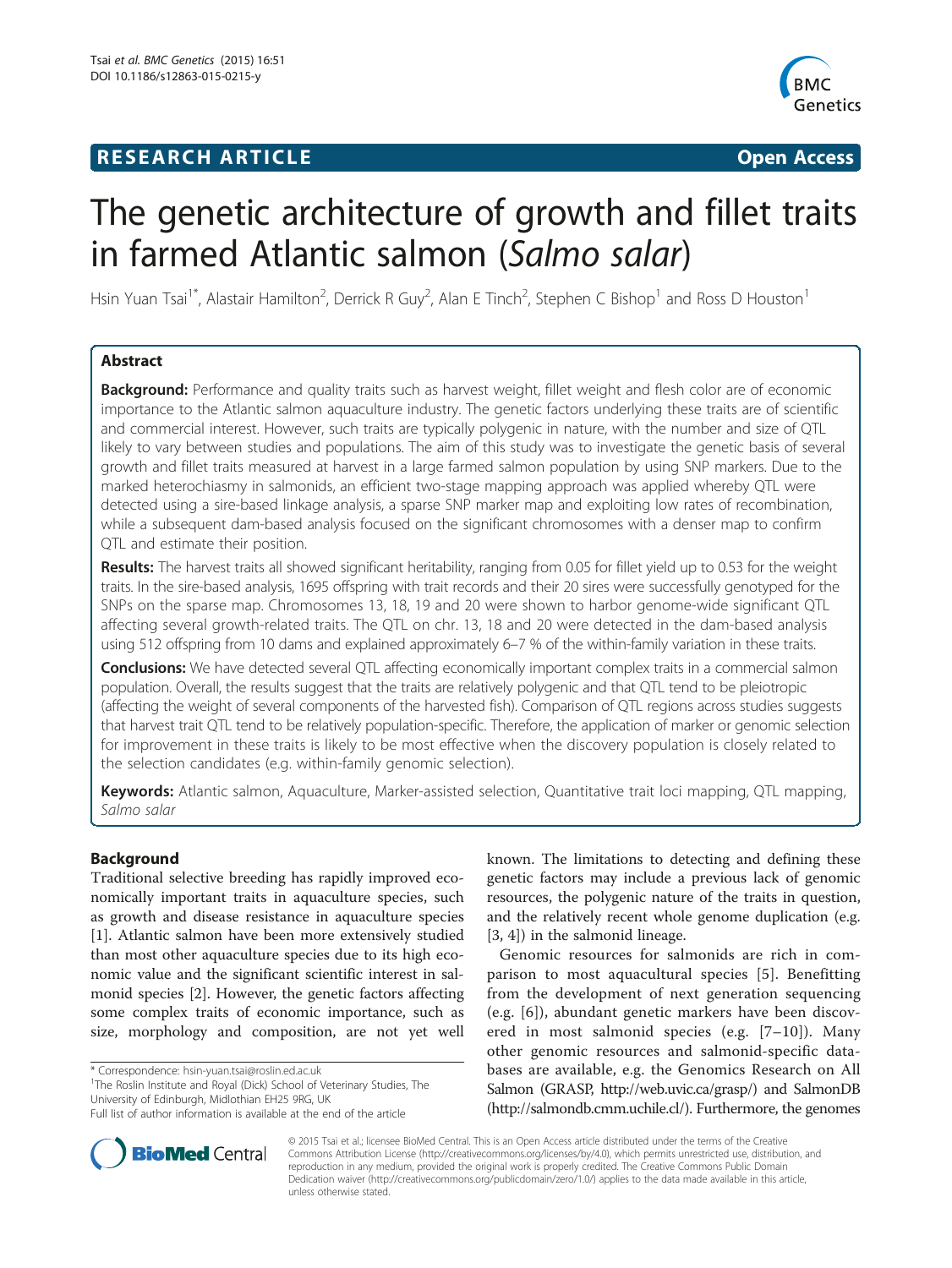of rainbow trout [[3](#page-10-0)] and Atlantic salmon [[2](#page-10-0)] have been sequenced and assembled, which provide reference sequences for genomic studies of these and other salmonid species [[11\]](#page-10-0).

Understanding the genetic basis of phenotypic variation is a fundamental goal of biological research. Quantitative genetic analysis has been widely used to apportion variation in the traits of interest into genetic and environmental factors [[12\]](#page-10-0). A further goal is to ascertain the genetic architecture of these traits, and quantitative trait loci (QTL) mapping is useful for this purpose. This approach has been widely applied in most farmed animal and plant species to improve genetic breeding programs [\[13](#page-10-0)–[16](#page-10-0)]. To date, QTL mapping relating to the growth performance of farmed salmonid species have been undertaken in Atlantic salmon [\[17](#page-11-0)–[21](#page-11-0)], Coho salmon [[22, 23\]](#page-11-0), Arctic char [[24](#page-11-0)], Chinook salmon [\[25](#page-11-0)] and Rainbow trout [[26, 27\]](#page-11-0). The loci associated with these apparently polygenic growth traits tend to vary between studies, which may reflect population differences or gene by environment interaction.

Traits of economic interest in aquaculture species include those pertaining to the efficient production of high quality fillets. As such, overall growth rate is important, alongside the relative proportion of particular components of the fish (fillet, guts, and head, etc.). Ultimately, fillet weight is a key economic trait, and variation in this characteristic significantly depends on the proliferation and composition of white and red muscle. Muscle cell development and proliferation are part of a complex regulatory process and intricately linked with the development of the skeleton. These processes are typically controlled by networks involving many genes and biological pathways [[28](#page-11-0)]. As such, a polygenic architecture of variation in this trait may be expected. Previous studies have shown that the less desirable parts of Atlantic salmon (e.g. head weight and vertebral weight) have a significant positive correlation with desirable traits such as harvest and fillet yields [\[29](#page-11-0)]. By detecting and selecting haplotypes at specific QTL, it may be possible to improve the proportion of fillet within the fish for any given growth rate (albeit caution should also be applied to ensure overall wellbeing and robustness of the fish).

The objective of this study was to detect and characterize QTL affecting growth and fillet characteristics in farmed salmon, using SNP markers genotyped in several large families reared under commercial aquaculture conditions. Due to the lower recombination rate observed throughout much of the genome in male salmon, compared to female salmon [[30\]](#page-11-0), the efficiency of QTL detection is increased by using a two stage analysis. In this strategy, QTL are first detected in a sire analysis using few markers per chromosome, and the chromosomes harbouring significant QTL are then genotyped

for additional markers and analysed using dam mapping parents. Here, we use this approach with the overall target of improving understanding of the genetic regulation of growth and fillet characteristics in Atlantic salmon, and providing candidate regions for potential application in marker-based selection to capture within-family variation in these traits.

#### **Methods**

#### Animals and phenotype measurement

A commercial salmon population comprising 198 fullsibling families derived from 136 sires and 198 dams (Landcatch Natural Selection, Ormsary, UK) was utilized in this experiment. Details of this population have been previously published [\[31](#page-11-0)–[33\]](#page-11-0). Briefly, approximately 5000 fish were harvested at  $\sim$ 3 years of age and measured for overall and component weight traits: harvest weight (kg), gutted weight (kg), deheaded weight (kg), fillet weight (kg), gutted yield (%), fillet yield (%), head weight (kg), gut weight (kg), body waste weight (kg) and total waste weight (kg), fat percentage [% as estimated using a Torry Fatmeter (Distell Ltd, Aberdeen, Scotland)]; and fillet color [assessed visually using the Roche SalmoFan scale (Hoffmann-La Roche, U.K.), ranging from 20 (Yellow) to 34 (Red)]. Details of trait measurements at harvest are given in Powell *et al.* [\[29](#page-11-0)]. A fin clip sample of each fish was retained for DNA extraction. All animals were reared and harvested in accordance with all relevant national and EU legislation concerning health and welfare. Landcatch are accredited participants in the RSPCA Freedom Foods standard, the Scottish Salmon Producers Organization Code of Good Practice, and the EU Code-EFABAR Code of Good Practice for Farm Animal Breeding and Reproduction Organizations. The traits of fat percentage and gut weight were  $log_{10}$  transformed to approximate a normal distribution. Two generation pedigree records were available for all fish and the sex of the offspring was not observable at harvest and processing. Heritability estimates for some of the traits have been estimated previously in the larger population from which the QTL families were sampled [\[31, 32](#page-11-0)]. For gut, head, waste and total waste weight, the polygenic heritability was estimated in this larger population using a simple animal model,  $Y_{ii} = \mu + A_i + e_{ii}$ , where  $Y_{ii}$  is the trait value measured in the individual *,*  $\mu$  *is the overall mean* value of the trait,  $A_i$  is the additive genetic effect of the individual based on the pedigree information and  $e_{ij}$  is the residual error. The heritability for each of the traits was estimated using the above model, and the procedure was described in Tsai et al. [\[32\]](#page-11-0).

#### SNP marker selection and genotyping

To account for the large differences in recombination rate between male and female salmon, a two-stage QTL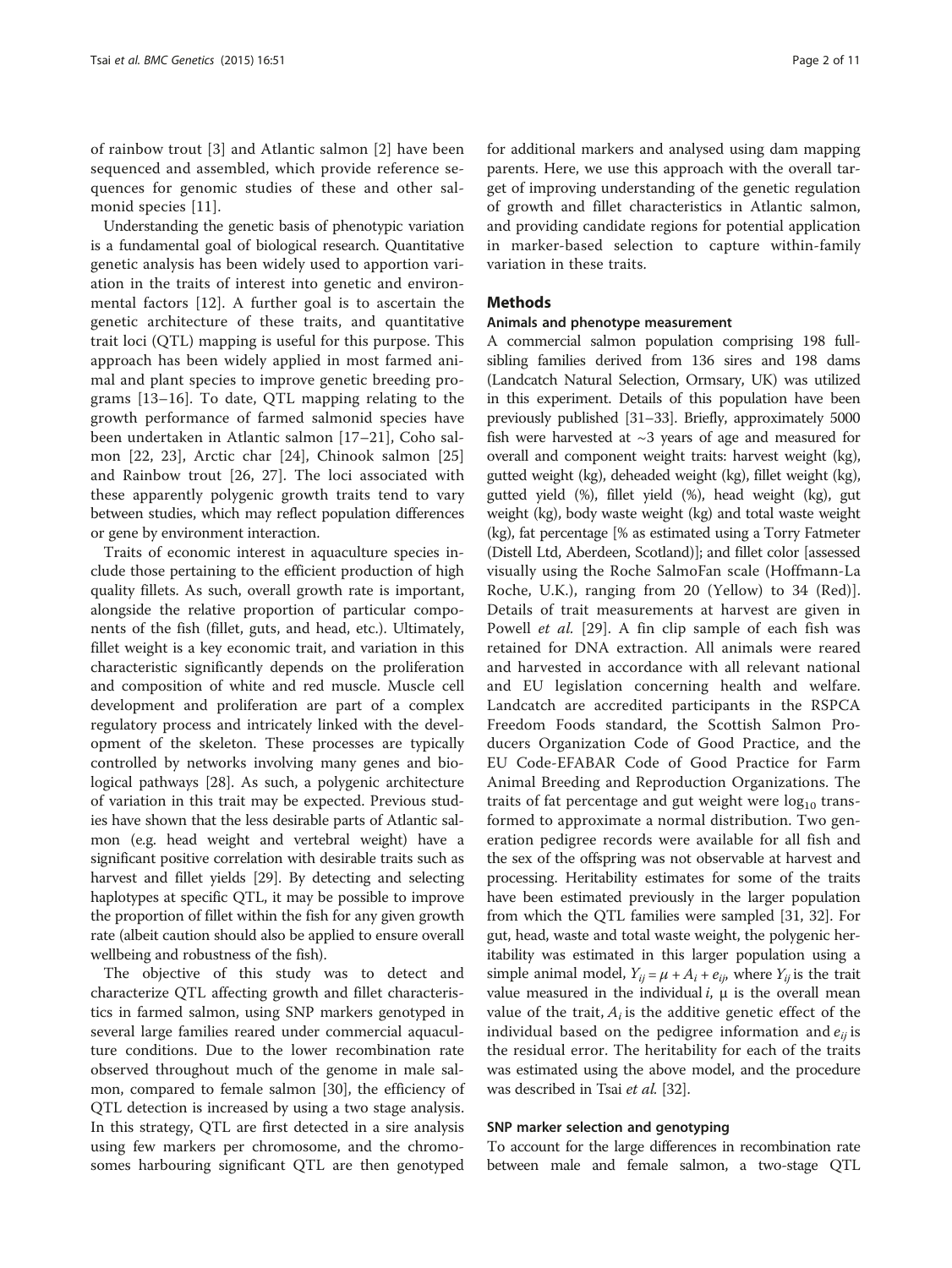detection and mapping strategy was employed [\[30, 34](#page-11-0)]. Stage 1 used sire mapping parents (low recombination), with few markers per chromosome to detect chromosomes containing putative QTL. Stage 2 used dam mapping parents, with a denser marker coverage, to confirm QTL on significant chromosomes and estimate QTL position. For stage 1, the 20 sires in the population with the most progeny were chosen for analysis (total  $n = 1695$ ). The sparse panel of SNP markers described in Gonen et al. [\[35\]](#page-11-0), largely taken from Moen et al. [\[36](#page-11-0)], were provided to LGC Genomics (Herts, U.K.) for the design of Kompetitive Allele Specific PCR (KASP) assays (see details at [http://](http://www.lgcgroup.com/products/kasp-genotyping-chemistry/kasp-technical-resources/#.VVUKo_1waM8) [www.lgcgroup.com/products/kasp-genotyping-chemis](http://www.lgcgroup.com/products/kasp-genotyping-chemistry/kasp-technical-resources/#.VVUKo_1waM8)[try/kasp-technical-resources/#.VVUKo\\_1waM8](http://www.lgcgroup.com/products/kasp-genotyping-chemistry/kasp-technical-resources/#.VVUKo_1waM8)) for genotyping. From these, a total of 51 informative SNPs, with one to three SNPs per chromosome, were genotyped in all 1695 offspring (Additional file [1:](#page-10-0) Table S1). Stage 2 aimed to confirm the QTL detected in stage 1 and to estimate their position on the chromosome. Therefore, stage 2 focused on three putative QTL-containing chromosomes (chr. 13, 18, and 20) detected in stage 1. Thirty additional segregating SNP markers (Additional file [1](#page-10-0): Table S1) [\[9](#page-10-0)] were chosen to be positioned at regular  $(\sim 10 \text{ cM})$  intervals across the candidate chromosome according to published linkage maps. As such, it was anticipated that this marker density would be sufficient to estimate approximate position of QTL on chromosomes. These SNPs were selected for genotyping in the ten dams with the largest number of offspring. A total of ten, eight and eight informative SNPs from chr. 13, 18 and 20 respectively were genotyped in the 512 offspring of these dams (which were a subset of the offspring genotyped offspring in stage 1).

#### Linkage and QTL mapping

Sex-specific genetic maps were constructed using Crimap version 2.4 [[37](#page-11-0)]. The 'prepare' option was used to create the input files (markers had previously been assigned to linkage groups based on a LOD score of >4.0), followed by the 'build' option to estimate marker order, and 'fixed' option to estimate the map distance between the markers. Where relevant, the 'flipsn' option was used to test different order permutations and determine the most likely marker order.

For both sire and dam based QTL detection, a two stage linear regression-based linkage analysis was performed using the GridQTL software [[38](#page-11-0)]. The conditional probability of inheriting a particular haplotype from the sire or dam was inferred from the marker genotypes in all offspring, at 1 cM intervals. Subsequently, the trait value was regressed on the probability that a particular haplotype allele was inherited from the sire (stage 1) or the dam (stage 2). At each genomic location, the model containing a single QTL is compared to a model with no QTL resulting in an F Ratio statistic. The chromosome-wide significance thresholds for each trait

were computed by permutation using 10,000 iterations per chromosome. With 29 chromosomes, the expected number of false positive was 1.45 at the 5 % significance threshold, and 0.29 at the 1 % significance threshold per genome scan respectively. The genome-wide thresholds were determined by applying the Bonferroni correction [[39\]](#page-11-0) to 29 independent chromosomes. In addition, in the stage 2 dam-based analysis, the confidence intervals for the QTL were estimated using bootstrapping with 10,000 permutations. In order to estimate the size of the effect of the significant QTL on the traits, the withinfamily variation explained by the QTL (PVE) was calculated using the following equation:  $h_{\text{QTL}}^2 = 4[1-(MSE_{\text{full}} /$ MSEreduced)] for sire-based analysis. For the dam-based analysis, because the dams were nested within sires (fullsibling families), the estimated equation was revised to  $h_{\text{QTL}}^2 = 2[1-(MSE_{\text{full}} / MSE_{\text{reduced}})]$ , where the  $MSE_{\text{full}}$  is the mean square error of the performed model including the QTL and MSE<sub>reduced</sub> is the model including the family mean only.

For traits related to the component weights of the fish, the QTL analyses were repeated including harvest weight as a covariate in the analysis. This was done to assess and distinguish QTL associated with an overall growth effect on the fish, versus QTL associated with proportional growth of specific components (e.g. fillet and waste, etc.)

#### Results

Trait records of 1695 offspring derived from 20 sire families were obtained from a larger dataset of  $\sim$ 5000 salmon measured at harvest  $(\sim 3$  years old). The heritability of the weight traits was significant and consistent with previous estimated ( $h^2$  = 0.52 to 0.53). For the traits not previously analysed in this population (i.e. gut, head, waste and total waste weight) the heritabilities ranged from 0.15 to 0.32. Summary statistics from the QTLmapping offspring and population-wide estimates of heritability for these traits are given in Table [1](#page-4-0). The weight traits showed a high phenotypic and genetic correlation (Table [2](#page-4-0)) and fitting overall harvest weight as a covariate in the animal model reduced the estimated  $h^2$  for the component traits to 0.02 – 0.05 (although these were still significantly different from zero).

In total, 51 SNP markers dispersed over all 29 chromosomes were successfully genotyped in the parents and offspring. In the sire-based QTL mapping analysis, a total of 13 chromosomes showed suggestive evidence for a QTL (chromosome-wide  $p < 0.05$ ), while four chromosomes showed a significant effect on growth-related traits at the genome-wide leve1 (chr. 13, 18, 19, and 20; Table [3](#page-5-0), Figure [1](#page-7-0)). The QTL typically affected several of the weight measurements and, given the high phenotypic correlations between these traits  $(r \sim 0.97 - 1.00)$ , it is plausible that these results reflect single pleiotropic QTL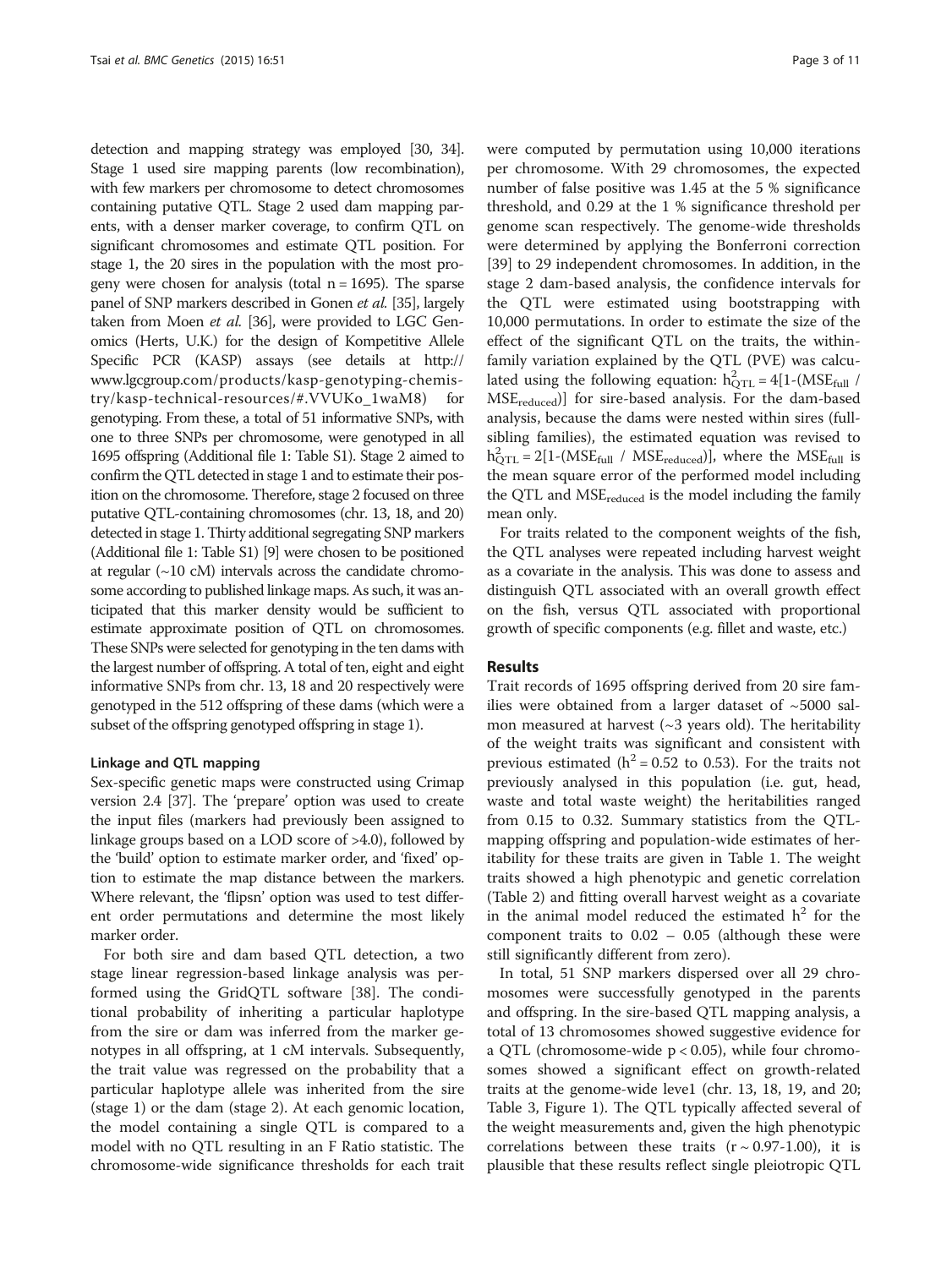<span id="page-4-0"></span>Table 1 Summary statistics and heritabilies for the phenotypes used in this study

| Trait              | Sample Size <sup>+</sup> | Mean (SD)   | Heritability (SE) [29] |
|--------------------|--------------------------|-------------|------------------------|
| Harvest Weight     | 1524                     | 2.57(0.63)  | 0.52(0.05)             |
| Gutted Weight      | 1616                     | 2.35(0.58)  | 0.53(0.05)             |
| Gutted Yield       | 1447                     | 0.92(0.02)  | 0.04(0.01)             |
| Deheaded Weight    | 1604                     | 2.06(0.52)  | 0.52(0.05)             |
| Fillet Weight      | 1516                     | 1.70(0.42)  | 0.53(0.05)             |
| Fillet Yield       | 1363                     | 0.66(0.04)  | 0.05(0.02)             |
| Fat Percentage     | 1679                     | 12.2 (5.58) | 0.18(0.03)             |
| Fillet Colour      | 1322                     | 29.0 (0.73) | 0.14(0.03)             |
| Head Weight        | 1475                     | 0.32(0.08)  | $0.21 (0.03)^{a}$      |
| Gut Weight         | 1447                     | 0.42(0.08)  | $0.30(0.04)^{d}$       |
| Body Waste Weight  | 1426                     | 0.33(0.12)  | $0.15$ $(0.02)^a$      |
| Total Waste Weight | 1422                     | 0.65(0.17)  | $0.32$ $(0.04)^a$      |
|                    |                          |             |                        |

Gut weight (kg) = harvest weight - gutted weight; Head weight (kg) = gutted weight - deheaded weight

Waste weight (kg) = deheaded weight - fillet weight (weight of vertebrae and caudal fin); Total waste weight (kg) = head weight + body waste weight <sup>a</sup>The heritability was estimated in this study and the used population was the same as Tsai et al. [[32](#page-11-0)]

 $\overline{\ }$ : Only the number of individuals used in the calculation is shown, after removal of missing data

on each chromosome, rather than distinct linked QTL. Interestingly, when harvest weight was fitted as a covariate (as a proxy for an overall measure of growth), the QTL affecting the component traits on chr. 18, 19 and 20 were no longer significant, suggesting these QTL affect overall growth of the fish. In contrast, on chr. 13, most of the QTL effects for the component traits

Table 2 Genetic and phenotypic correlation of traits using in this study

remained after fitting the covariate, suggesting putative proportional differences in the growth of components of the fish. In addition, four new QTLs (chr. 12, 22, 23, and 25) reached chromosome-wide significance in the sire-based analysis with the inclusion of harvest weight as a covariate in the analysis (Table [3](#page-5-0)). The proportion of within-family phenotypic variance explained (PVE) varied between 8 and 10 % for the genome-wide significant QTL in the sire-based analysis, suggesting QTL of moderate but not large effect in this population.

Three of the genome-wide significant QTL in the sirebased analysis (chr. 13, 18, and 20) were tested in a dam-based analysis using 512 offspring from ten dams, and a denser SNP marker map of the significant chromosomes (Additional file [1:](#page-10-0) Table S1). The genome-wide significant QTL affecting gutted, deheaded and total waste weight on chr. 20 was confirmed in the dambased analysis and mapped to a best estimated position of 21, 19 and 14 cM respectively, although the 95 % confidence intervals encompassed the entire linkage map for this chromosome (Table [4\)](#page-8-0). The evidence for QTL on chr. 13 and 18 was not as strong in the dam-based analysis, with only gut weight (chr. 13) and gutted weight (chr. 18) showing chromosome-wide significance (in the analysis with harvest weight included as a covariate). For the chr. 20 QTL, there were three sires and three dams segregating for a QTL affecting at least one weight trait, and the average size of the allelic substitution effect for deheaded weight of the salmon in segregating parents was consistent across all segregating parents, with an average effect of 620 grams (Table [5\)](#page-8-0).

| Genetic/<br>Phenotypic       | Harvest<br>weight | Gutted<br>weight | Gutted<br>yield          | Deheaded<br>weight | Fillet<br>weight | Fillet<br>yield          | Fat<br>percentage        | Fillet<br>colour | Gut<br>weight            | Head<br>weight           | Body waste<br>weight | Total waste<br>weight |
|------------------------------|-------------------|------------------|--------------------------|--------------------|------------------|--------------------------|--------------------------|------------------|--------------------------|--------------------------|----------------------|-----------------------|
| Harvest<br>Weight            |                   | 1.00             | 0.16                     | 1.00               | 1.00             | 0.35                     | 0.84                     | $-0.17$          | $-0.96$                  | 0.97                     | 1.00                 | 0.98                  |
| Gutted<br>Weight             | 1.00              |                  | 0.19                     | 1.00               | 1.00             | 0.33                     | 0.83                     | $-0.20$          | $-0.95$                  | 0.98                     | 0.99                 | 0.99                  |
| Gutted Yield                 | $-0.02$           | 0.06             | $\overline{\phantom{a}}$ | 0.19               | 0.20             | 0.53                     | 0.05                     | $-0.27$          | 0.13                     | 0.08                     | 0.06                 | 0.09                  |
| Deheaded<br>Weight           | 0.98              | 0.98             | 0.06                     | $\overline{a}$     | 0.99             | 0.37                     | 0.83                     | $-0.19$          | $-0.95$                  | 0.97                     | 1.00                 | 0.98                  |
| Fillet Weight                | 0.97              | 0.97             | 0.05                     | 0.97               | $\overline{a}$   | 0.41                     | 0.82                     | $-0.20$          | $-0.95$                  | 0.95                     | 1.00                 | 0.98                  |
| Fillet Yield                 | 0.02              | 0.06             | 0.31                     | 0.08               | 0.27             | $\overline{\phantom{a}}$ | 0.21                     | $-0.15$          | $-0.21$                  | 0.09                     | 0.23                 | 0.19                  |
| Fat<br>Percentage            | 0.41              | 0.41             | 0.04                     | 0.41               | 0.42             | 0.07                     | $\overline{\phantom{a}}$ | $-0.19$          | $-0.82$                  | 0.76                     | 0.84                 | 0.80                  |
| Fillet Colour                | $-0.08$           | $-0.08$          | $-0.02$                  | $-0.07$            | $-0.08$          | 0.03                     | $-0.06$                  |                  | 0.10                     | $-0.24$                  | $-0.13$              | $-0.12$               |
| Gut Weight                   | $-0.77$           | $-0.72$          | 0.56                     | $-0.71$            | $-0.72$          | 0.12                     | $-0.30$                  | 0.05             | $\overline{\phantom{a}}$ | $-0.94$                  | $-0.99$              | $-0.96$               |
| Head<br>Weight               | 0.61              | 0.62             | 0.04                     | 0.47               | 0.92             | $-0.09$                  | 0.21                     | $-0.11$          | $-0.45$                  | $\overline{\phantom{a}}$ | 0.99                 | 1.00                  |
| Body Waste<br>Weight         | 0.62              | 0.61             | 0.09                     | 0.63               | 0.41             | $-0.65$                  | 0.25                     | $-0.04$          | $-0.42$                  | 0.63                     |                      | 1.00                  |
| <b>Total Waste</b><br>Weight | 0.83              | 0.83             | 0.08                     | 0.83               | 0.67             | $-0.48$                  | 0.31                     | $-0.07$          | $-0.59$                  | 0.88                     | 0.93                 |                       |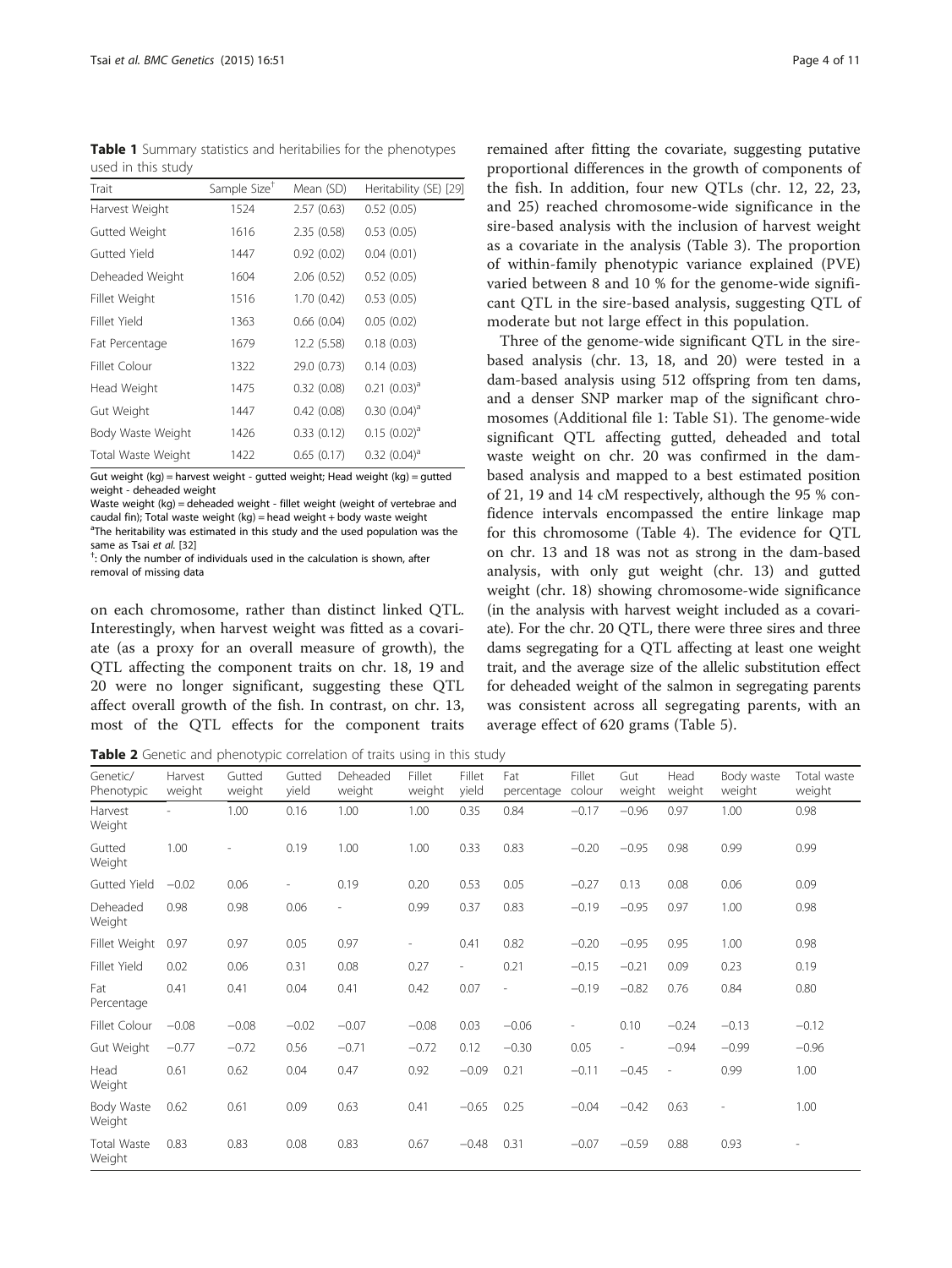|                | Harvest Weight |       | Fillet Weight |       |                          |                          | Gutted Weight |       |                          |       | Deheaded Weight |       |                         |       | Fillet Yield |       |                         |       |
|----------------|----------------|-------|---------------|-------|--------------------------|--------------------------|---------------|-------|--------------------------|-------|-----------------|-------|-------------------------|-------|--------------|-------|-------------------------|-------|
|                |                |       |               |       | covariate <sup>\$</sup>  |                          |               |       | covariate <sup>\$</sup>  |       |                 |       | covariate <sup>\$</sup> |       |              |       | covariate <sup>\$</sup> |       |
| Chr            | F ratio        | PVE   | F ratio       | PVE   | F ratio                  | PVE                      | F ratio       | PVE   | F ratio                  | PVE   | F ratio         | PVE   | F ratio                 | PVE   | F ratio      | PVE   | F ratio                 | PVE   |
|                |                |       | $1.88*$       | 0.047 |                          |                          |               |       |                          |       |                 |       |                         |       |              |       |                         |       |
| 6              |                |       |               |       |                          |                          | $1.96*$       | 0     |                          |       |                 |       |                         |       | $1.90*$      | n.a.t | $1.89*$                 | n.a.t |
| $\overline{7}$ |                |       |               |       |                          |                          | $2.03*$       | 0.057 |                          |       | $2.07*$         | 0.06  | $1.79*$                 | 0.037 |              |       |                         |       |
| 9              |                |       | $2.04*$       | 0.055 | $\overline{\phantom{a}}$ | $\sim$                   | $2.12*$       | 0.056 | $\overline{\phantom{a}}$ |       | $2.26*$         | 0.062 |                         |       |              |       |                         |       |
| 10             |                |       | $2.08*$       | 0.053 |                          |                          |               |       |                          |       |                 |       |                         |       |              |       |                         |       |
| 11             | $2.10*$        | 0.065 | $2.27*$       | 0.077 | $2.26***$                | 0.071                    | $1.96*$       | 0.055 |                          |       | $1.91*$         | 0.052 |                         |       | $2.32*$      | n.a.t | $2.31***$               | n.a.t |
| 12             |                |       |               |       |                          |                          |               |       |                          |       |                 |       | $2.05*$                 | 0.078 |              |       |                         |       |
| 13             | $2.49**$       | 0.074 | $2.53***$     | 0.075 | $1.90*$                  | 0.07                     | $2.78**$      | 0.083 |                          |       | $2.67**$        | 0.08  | $1.81*$                 | 0.034 | $2.37*$      | n.a.t | $2.37**$                | n.a.t |
| 15             | $2.12*$        | 0.076 |               |       |                          |                          | $2.24*$       | 0.077 |                          |       | $2.43*$         | 0.091 |                         |       |              |       |                         |       |
| 16             | $2.23*$        | 0.06  |               |       |                          |                          | $2.06*$       | 0.048 |                          |       | $2.19*$         | 0.055 |                         |       |              |       |                         |       |
| 17             | $2.22*$        | 0.082 | $2.47*$       | 0.096 |                          |                          | $2.10*$       | 0.069 |                          |       | $2.37*$         | 0.085 |                         |       |              |       |                         |       |
| 18             | $2.59***$      | 0.083 | $2.76***$     | 0.092 |                          |                          | $2.89***$     | 0.092 |                          |       | $2.82**$        | 0.089 |                         |       |              |       |                         |       |
| 19             | $2.00*$        | 0.05  | $2.62***$     | 0.078 |                          | $\overline{\phantom{a}}$ | $2.00*$       | 0.046 |                          |       | $2.00*$         | 0.049 |                         |       |              |       |                         |       |
| 20             | $2.66***$      | 0.09  | $2.42*$       | 0.077 | $\overline{\phantom{a}}$ | ۰                        | $2.76***$     | 0.087 |                          |       | $2.76***$       | 0.09  |                         |       |              |       |                         |       |
| 21             |                |       |               |       |                          |                          | $1.72*$       | 0.034 | $1.89*$                  | 0.114 |                 |       |                         |       |              |       |                         |       |
| 22             |                |       |               |       |                          |                          |               |       |                          |       |                 |       | $1.95*$                 | 0.063 |              |       |                         |       |
| 23             |                |       |               |       | $1.86*$                  | 0.033                    |               |       |                          |       |                 |       |                         |       |              |       |                         |       |
| 24             | $2.52*$        | 0.068 | $2.58*$       | 0.07  |                          |                          | $2.66*$       | 0.07  | $2.45*$                  | n.a.t | $2.84*$         | 0.079 | $2.56*$                 | 0.066 |              |       |                         |       |
| 27             | $1.77*$        | 0.039 |               |       |                          |                          |               |       |                          |       |                 |       |                         |       |              |       |                         |       |
| 28             | $1.88*$        | 0.043 |               |       |                          |                          |               |       |                          |       |                 |       |                         |       |              |       |                         |       |
| 29             |                |       | $1.97*$       | 0.06  |                          |                          | $2.31*$       | 0.078 |                          |       | $2.32*$         | 0.079 |                         |       |              |       |                         |       |

<span id="page-5-0"></span>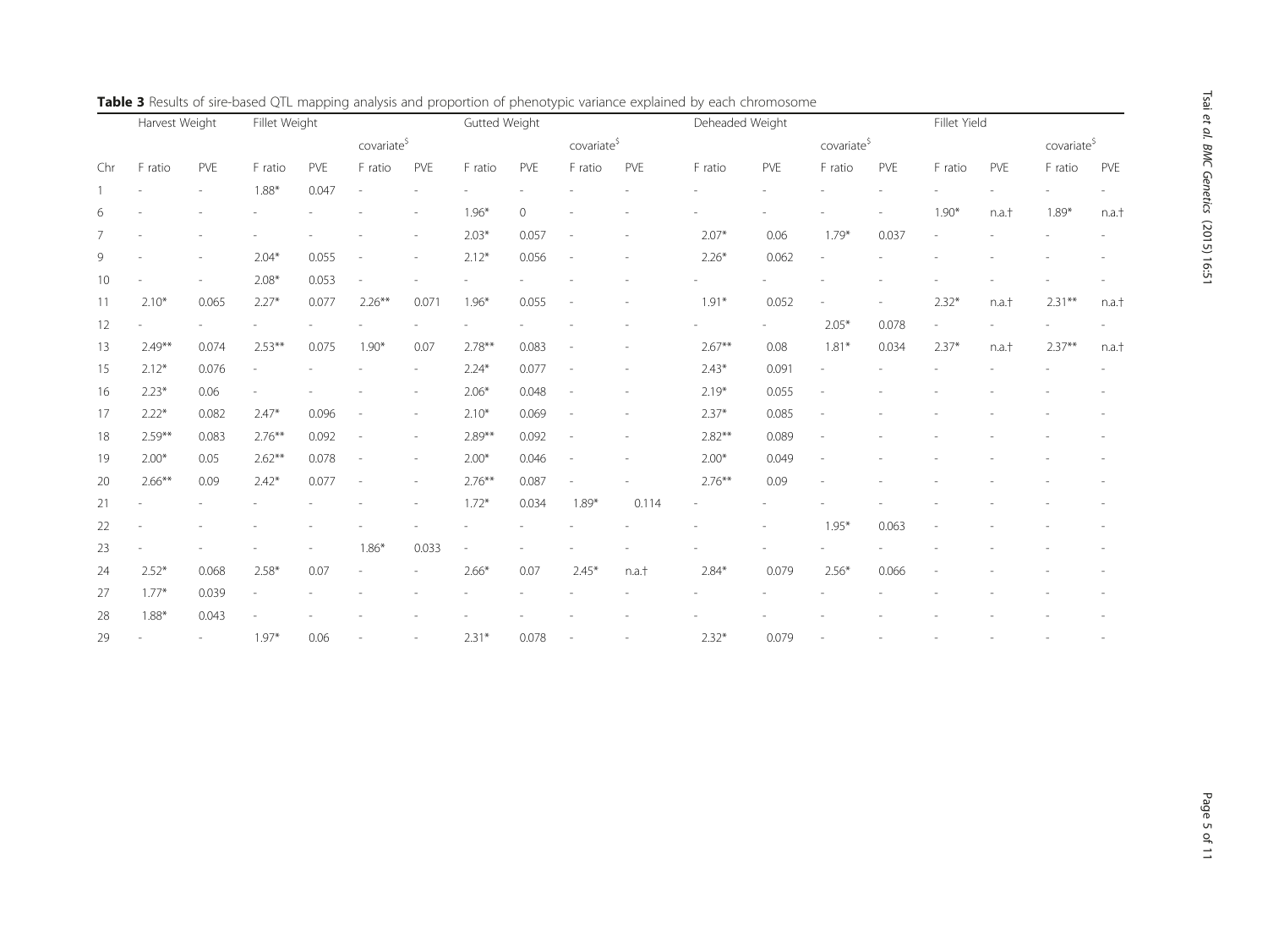|                | Head Weight              |                          | Gut Weight               |                          |                          |       | Body Waste Weight        |       |         | SalmoFan Scale           |                          | Total Waste Weight       |         |                          |                          |                          |
|----------------|--------------------------|--------------------------|--------------------------|--------------------------|--------------------------|-------|--------------------------|-------|---------|--------------------------|--------------------------|--------------------------|---------|--------------------------|--------------------------|--------------------------|
|                |                          |                          | covariate <sup>\$</sup>  |                          |                          |       | covariate <sup>\$</sup>  |       |         |                          |                          |                          |         |                          | covariate <sup>\$</sup>  |                          |
| Chr            | F ratio                  | PVE                      | F ratio                  | PVE                      | F ratio                  | PVE   | F ratio                  | PVE   | F ratio | PVE                      | F ratio                  | <b>PVE</b>               | F ratio | PVE                      | F ratio                  | PVE                      |
|                | $1.76*$                  | 0.07                     |                          |                          |                          |       |                          |       |         |                          |                          | $\overline{\phantom{a}}$ | $1.80*$ | 0.068                    | ÷.                       | $\overline{\phantom{a}}$ |
| 3              | $\overline{a}$           |                          |                          |                          |                          |       |                          |       |         |                          | $2.30*$                  | 0.088                    |         | $\overline{\phantom{a}}$ | $3.20**$                 | 0.154                    |
| 6              | $2.12*$                  | 0.074                    | $\sim$                   |                          |                          |       |                          |       |         |                          |                          | $\overline{\phantom{a}}$ | $2.05*$ | 0.078                    | $\overline{\phantom{a}}$ |                          |
| $\overline{7}$ | $\overline{\phantom{a}}$ |                          |                          | $\overline{\phantom{a}}$ | $1.73*$                  | 0.044 | $1.72*$                  | 0.048 | $2.01*$ | 0.063                    | $\overline{\phantom{m}}$ | $\overline{\phantom{a}}$ | $2.49*$ | 0.075                    | $\overline{a}$           |                          |
| 9              | $2.05*$                  | 0.07                     |                          |                          |                          |       |                          |       |         |                          |                          |                          |         |                          |                          | $\overline{\phantom{a}}$ |
| 11             | $1.96*$                  | n.a.t                    |                          |                          |                          |       |                          |       |         |                          |                          |                          |         |                          | $2.00*$                  | 0.099                    |
| 13             | $2.72***$                | 0.072                    | $\overline{\phantom{a}}$ |                          |                          |       |                          |       |         |                          | ٠                        | $\overline{\phantom{a}}$ | $2.44*$ | 0.046                    | $1.91*$                  | 0.052                    |
| 16             | $\overline{\phantom{a}}$ |                          |                          | $\overline{\phantom{a}}$ | $1.98*$                  | 0.044 | $\overline{\phantom{a}}$ |       |         |                          |                          |                          |         |                          |                          |                          |
| 17             | $\overline{\phantom{a}}$ |                          |                          | $\overline{\phantom{a}}$ | $2.16*$                  | 0.093 | $\overline{\phantom{a}}$ |       |         |                          | $2.11*$                  | 0.085                    |         |                          |                          |                          |
| 18             | $2.11*$                  | 0.069                    |                          |                          |                          |       |                          |       |         |                          |                          | $\overline{\phantom{a}}$ | $1.88*$ | 0.047                    | $\overline{\phantom{a}}$ |                          |
| 19             | $2.49**$                 | 0.068                    |                          |                          |                          |       |                          |       |         |                          |                          | $\overline{\phantom{a}}$ | $2.22*$ | 0.033                    | J.                       |                          |
| 20             | $2.02*$                  | 0.067                    | ۰                        | $\overline{\phantom{a}}$ | $2.19***$                | 0.063 |                          |       |         |                          | $\overline{\phantom{a}}$ | $\overline{\phantom{a}}$ | $1.99*$ | 0.048                    | $\overline{\phantom{a}}$ |                          |
| 21             | $\overline{\phantom{a}}$ | $\sim$                   | $1.72*$                  | n.a.t                    | $\overline{\phantom{a}}$ |       |                          |       | $1.85*$ | 0.03                     | $\overline{\phantom{a}}$ | $\overline{\phantom{a}}$ | $1.76*$ | 0.046                    | ٠                        |                          |
| 22             | $\overline{\phantom{a}}$ | $\overline{\phantom{a}}$ | $1.90*$                  | 0.4                      | ۰                        |       |                          |       |         |                          |                          |                          |         |                          |                          |                          |
| 24             | $2.24*$                  | 0.068                    | $\sim$                   | $\sim$                   | $3.03***$                | 0.094 | $3.13***$                | 0.126 |         |                          |                          |                          |         |                          |                          |                          |
| 25             |                          | $\overline{\phantom{a}}$ | $1.97*$                  | 0.4                      | $\overline{\phantom{0}}$ |       |                          |       | ٠       | $\overline{\phantom{a}}$ | $2.04*$                  | 0.067                    | $\sim$  |                          |                          |                          |

Table 3 Results of sire-based QTL mapping analysis and proportion of phenotypic variance explained by each chromosome (Continued)

\*: chromosome-wide significance at p < 0.05; \*\*: genome-wide significance at p < 0.05; PVE: proportion of phenotypic variance for half-sib analysis

<sup>†</sup>: Due to the MSE<sub>full</sub> value being equal to MSE<sub>reduced</sub>

state to the modium value being equal to the modium value of the sense of the sense of the sense of the sense of the sense of the sense of the sense of the sense of the sense of the sense of the sense of the sense of the s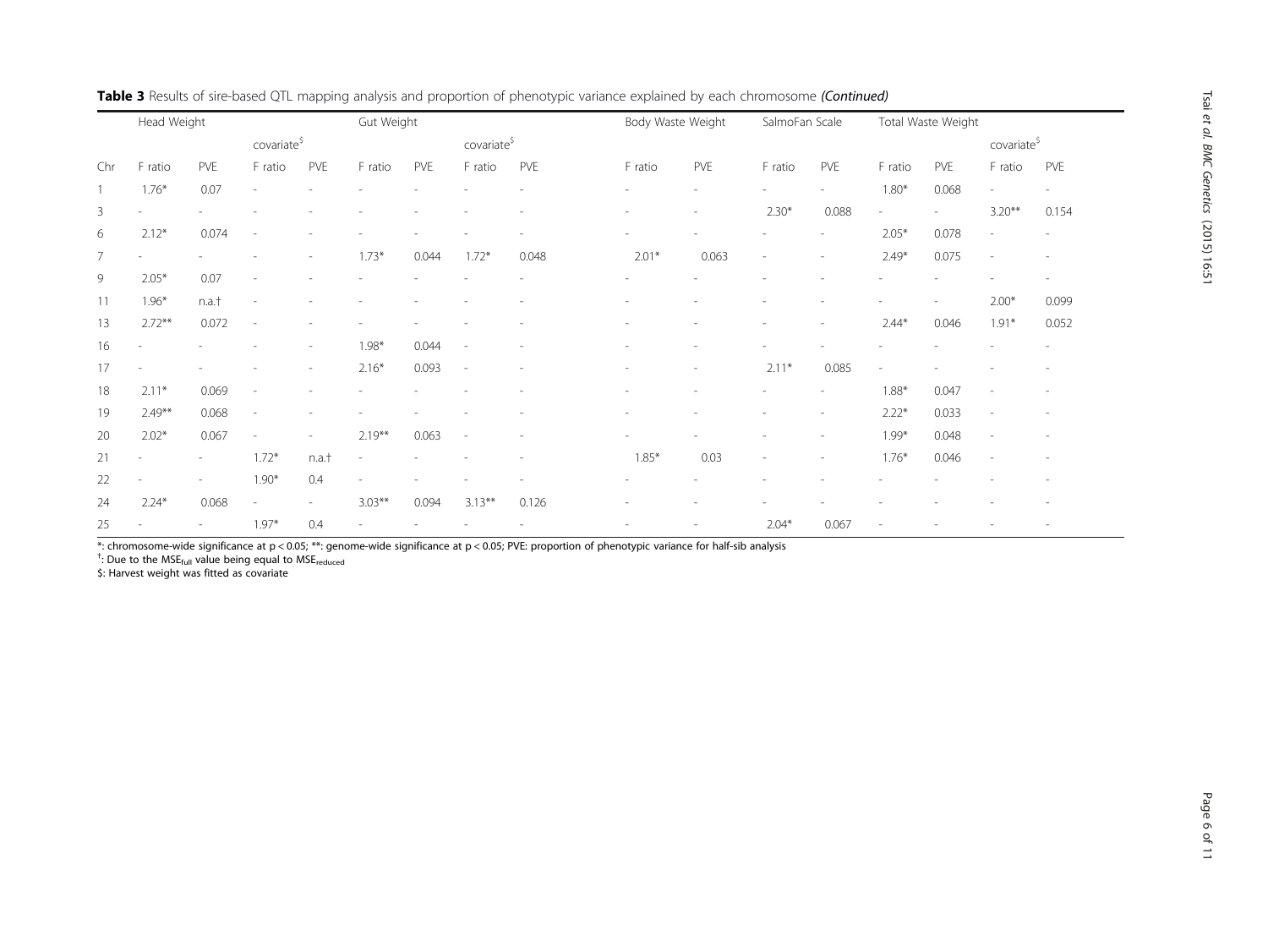<span id="page-7-0"></span>

### **Discussion**

In this study, the genetic basis and architecture of growth-related traits was investigated in a large commercial population of Atlantic salmon using a two-stage QTL mapping approach. All traits measured showed significant evidence for heritability and significant weightrelated QTLs were observed on chr. 13, 18, 19 and 20 in the sire-based analysis. These QTL typically affected several of the weight measurements taken at harvest, which reflects the high positive correlation between these traits and suggests that their effect is related to overall size of the fish. However, the QTL on chr. 13 may have effects on the weight of components of the fish independent of an overall growth effect, as indicated by an analysis including harvest weight as a covariate.

A QTL affecting several of the growth-related traits on chr. 20 was confirmed in the dam-based analysis. This chromosome has previously been shown to harbor QTL affecting body weight of Atlantic salmon at younger age (10 months; [[16\]](#page-10-0)). However, a comparison of the QTL detected in the current study with those observed in previous studies (Table [6](#page-9-0)) shows that, even amongst populations of salmon measured at similar age, QTL tend to be rather population-specific. This may reflect differing underlying quantitative trait nucleotide affecting growth of the populations, genotype by environment interaction, or simply that a proportion of QTL identified in most studies are likely to be 'false positives'. The weight traits measured at harvest had high positive genetic and phenotypic correlations  $(r \sim 0.97 - 1.00)$  in phenotypic and ~0.99-1.00 in genetic correlation), and this is generally reflected in the QTL results, because individual QTL tended to affect the weight of several components of the fish. This is a phenomenon observed in several other studies (e.g. [[18](#page-11-0)]) and suggests that improvement

of the growth of all components of the fish in breeding programs can be made by simply measuring overall harvest weight. This will improve harvest weight, the most important trait, but is likely to also improve potentially undesirable traits such as gut weight. Achieving different rates of gain in individual components of the fish using QTL or conventional family-based selection is likely to be challenging and may require more detailed or accurate measures of these component traits. However, the existence of QTL affecting fillet weight seemingly independent of overall harvest weight (e.g. chr. 11) suggests that there are potentially some genes affecting component traits partially independently of harvest weight that could be targets for further study.

Atlantic salmon are closely related to rainbow trout and previous studies in trout have reported several QTLs affecting body mass [[25, 40-41\]](#page-11-0). There was some overlap between these QTL and the genome-wide significant QTL identified in the current study, in particular for body mass QTL mapped to trout chromosomes 1q and 16q/12p [[26](#page-11-0)], chr. 9p and 21p [[42](#page-11-0)] and chr. 16q [[40](#page-11-0)], which correspond to chr. 13 and 18 in salmon. In addition, corresponding QTL regions showing chromosome-wide significance with body weight were also discovered between Chinook salmon (chr. 25) [[25](#page-11-0)] and Atlantic salmon (chr. 28) (this study). These results raise the possibility that some of the QTL affecting complex growth traits may be conserved across salmonid species. However, clearly some overlap between studies will occur by chance and the likelihood of the underlying QTL being common in both species will become more apparent with further studies and a finer mapping resolution. The confidence intervals associated with the QTL in the current study were large which precluded the meaningful identification of potential underlying candidate genes. However, known candidate genes explaining a small percentage of variation in growth in this population (myostatin [\[31\]](#page-11-0) and IGF1 [[32](#page-11-0)]) do not coincide with the QTL identified here.

The size of the QTL effects in the current study was typically around 5-9 % and 6-7 % of the within-family phenotypic variance in the sire and dam-based analysis respectively. While this may be an overestimate due to the Beavis effect [\[41](#page-11-0)], it is certainly plausible that markers linked to these QTL may be of use in selective breeding programs. However, the confidence intervals were large and this indicates that while the two-stage mapping approach employed appears to be effective at detecting QTL, the fine mapping to smaller chromosome regions in the dam analysis may benefit from additional markers. The results of this and other studies support the hypothesis that complex traits such as weight are polygenic, which may reflect the involvement of diverse regulation pathways related to energy balance, muscle cell proliferation and skeletal growth. The fact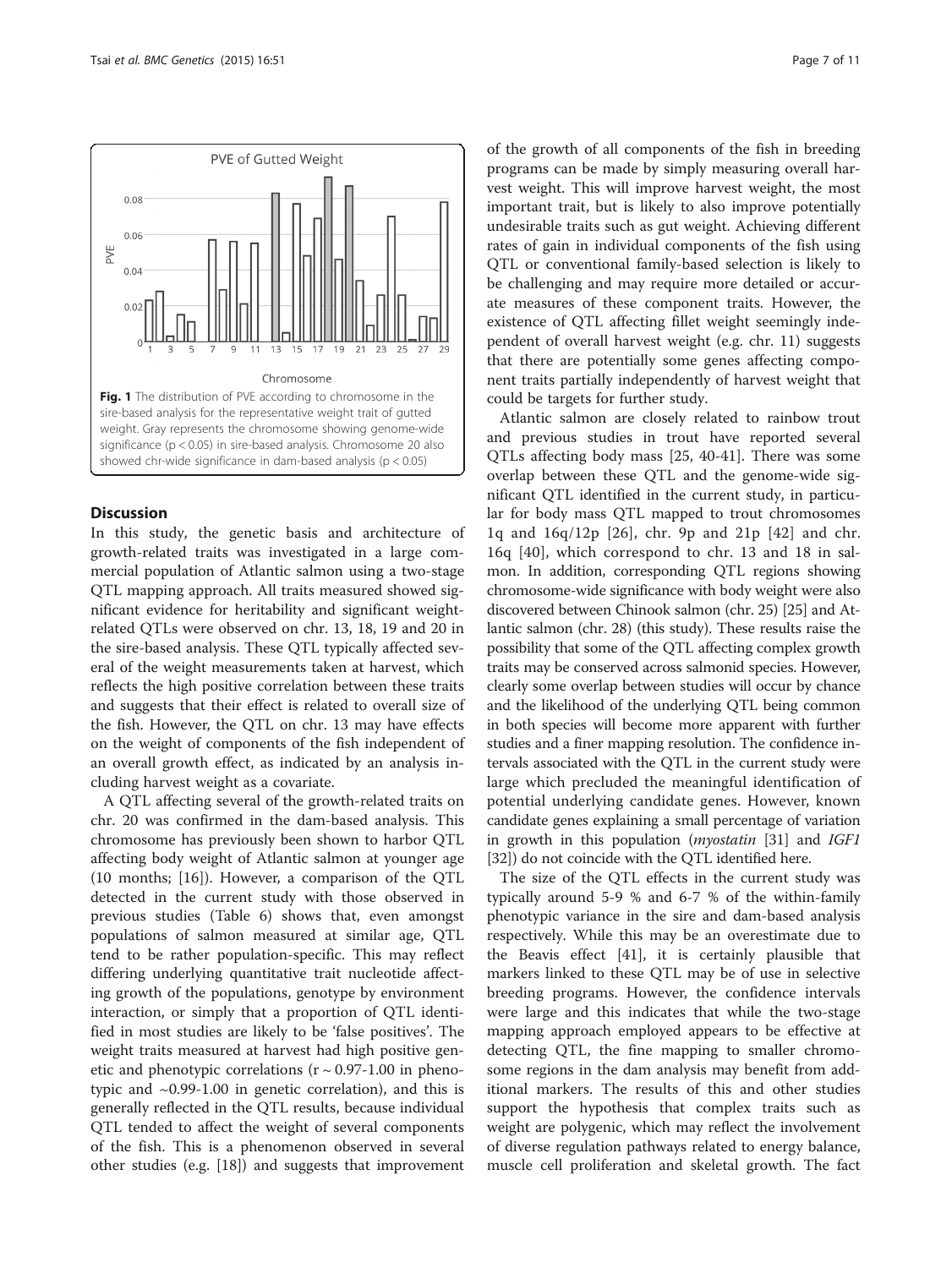| Chr             | Trait              | Dam F-ratio | PVE  | Average QTL position (cM) | 95 % C.I. for QTL Position (cM) |
|-----------------|--------------------|-------------|------|---------------------------|---------------------------------|
| 20              | Gutted Weight      | $2.48*$     | 0.06 | 20.8                      | $0.0 - 43.0$                    |
|                 | Deheaded Weight    | $2.71*$     | 0.07 | 19.4                      |                                 |
|                 | Total Waste Weight | $2.35*$     | 0.06 | 14.0                      |                                 |
|                 | Body Waste Weight  | $2.18*$     | 0.06 | 12.4                      | $0.0 - 40.0$                    |
| $13^{+}$        | Gut Weight         | $2.49*$     | 0.07 | 42.0                      | $0.0 - 64.0$                    |
| 18 <sup>†</sup> | Gutted Weight      | $2.62*$     | 0.07 | 20.2                      | $0.0 - 39.0$                    |

<span id="page-8-0"></span>Table 4 Results of dam-based QTL mapping analysis and proportion of phenotypic variance explained for significant trait/chromosome combinations

 $\stackrel{*}{\cdot}$ : chromosome-wide significance at p < 0.05;  $^\dagger$ : QTLs found in the analysis fitting harvest weight as covariate PVE: proportion of phenotypic variance for full-sib analysis

that the proportion of variation explained by the QTL is smaller than in previous studies (e.g. [\[19\]](#page-11-0)) is probably due to the large sample size of the current study (i.e.  $\sim$ 1700 offspring for the sire-based analysis), and hence potentially more reliable estimates of QTL effect size [[41\]](#page-11-0). Further, the two-step approach provided some degree of within-study validation for the detected QTL on chr. 18. The traits of most commercial interest in salmon production, such as fillet weight were affected by the QTL on chr. 13, 18, 19, and 20 (genome-wide significance) in the sire-based analysis. Notably, except chr. 19 in sire-based analysis - for which further study may be merited - all of these QTL regions showed a significant effect on gutted weight and deheaded weight.

No QTL affecting fat content were detected in our study. Interestingly, components of fat content of salmon, such as n-3 long chain polyunsaturated acid, are highly heritable [\[43](#page-11-0)]. Therefore, perhaps more consideration could be given to the investigation of the genetic architecture of the specific components of the fat content of the fillet, as opposed to a more crude overall measure of fat levels. Naturally, this refinement of phenotype would incur a greater cost. In addition, only three QTL (chr. 3, 7 and 26) were shown to affect fillet colour at the chromosome-wide significance level. Chromosomes 3 and 26 have previously been suggested to harbor QTL associated with fillet colour traits [[18\]](#page-11-0). The heritability of this trait is relatively low in this study  $(h^2)$ 

Table 5 The QTL effect on growth traits and associated absolute T values in segregating individual parents for the significant QTL at chr. 20

| Sire-based analysis | Traits             | QTL effect estimate $(SE)^a$ (g) | Absolute T value |
|---------------------|--------------------|----------------------------------|------------------|
| J9L2M0088           | Harvest Weight     | $-580(170)$                      | 3.43             |
|                     | Fillet Weight      | $-430(110)$                      | 4.01             |
|                     | Gutted Weight      | $-650(150)$                      | 4.41             |
|                     | Deheaded Weight    | $-580(130)$                      | 4.41             |
|                     | Head Weight        | $-80(20)$                        | 3.61             |
|                     | Total Waste Weight | $-140(50)$                       | 2.98             |
| J9L2M0091           | Harvest Weight     | $-360(160)$                      | 2.19             |
| J9L3M3080           | Total Waste Weight | 170 (70)                         | 2.29             |
| Dam-based analysis  |                    |                                  |                  |
| J9L2F0144           | Gutted Weight      | 570 (170)                        | 3.36             |
|                     | Deheaded Weight    | 480 (150)                        | 3.28             |
|                     | Total Waste Weight | 140 (50)                         | 2.53             |
| J9L2F1295           | Gutted Weight      | 590 (250)                        | 2.35             |
|                     | Deheaded Weight    | 480 (200)                        | 2.35             |
|                     | Body Waste Weight  | 200 (60)                         | 3.56             |
|                     | Total Waste Weight | 270 (80)                         | 3.52             |
| J9L2F0695           | Deheaded Weight    | $-940(400)$                      | 2.32             |

**a**The sign + or – is arbitrary when compared across families but indicates the direction of the allelic effect within families (e.g. an allele decreasing harvest weight in sire J9L2M0088 also decreased fillet, gutted, deheaded, head and total waste weight)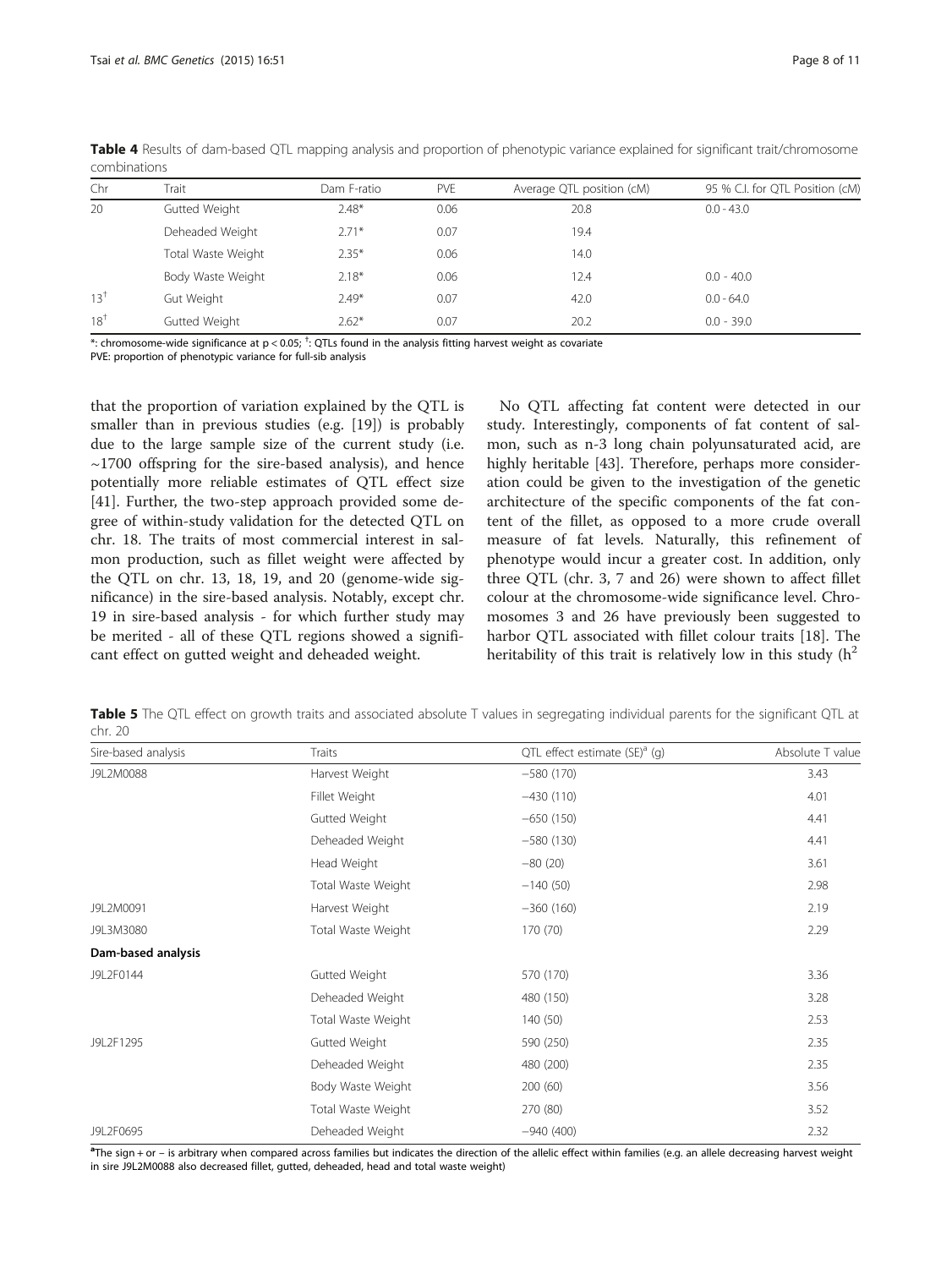|                          | Gutierrez et al. [17] |                   | Baranski et al. [18] | Houston et al. [19] | This study   |           |
|--------------------------|-----------------------|-------------------|----------------------|---------------------|--------------|-----------|
|                          |                       |                   |                      |                     | Sire         | Dam       |
| Chr/Age                  | $\sim$ 27 months      | $~\sim$ 38 months | $~10$ months         | $~\sim$ 30 months   | $~10$ months |           |
| $\,1\,$                  |                       | $\mathsf C$       | $\mathsf C$          |                     |              |           |
| $\sqrt{2}$               | $\mathsf G$           | $\subset$         |                      | C/G                 |              |           |
| $\overline{3}$           |                       |                   |                      | $\subset$           |              |           |
| $\overline{4}$           |                       |                   | $\mathsf G$          |                     |              |           |
| 5                        | $\subset$             | $\mathsf C$       | $\mathsf G$          |                     |              |           |
| $\,$ 6 $\,$              |                       |                   |                      | $\subset$           |              |           |
| $\overline{\mathcal{I}}$ |                       |                   | $\subset$            |                     |              |           |
| $\,8$                    | $\mathsf C$           |                   |                      | $\subset$           |              |           |
| $\mathsf 9$              | $\subset$             |                   |                      |                     |              |           |
| 10                       | $\subset$             |                   | $\mathsf G$          |                     |              |           |
| $11\,$                   |                       |                   | $\subset$            |                     | $\subset$    |           |
| 12                       |                       |                   |                      |                     |              |           |
| $13$                     |                       |                   | $\subset$            | C/G                 | $\mathsf G$  |           |
| $14\,$                   |                       |                   |                      |                     |              |           |
| 15                       | $\mathsf C$           | $\subset$         |                      |                     | $\subset$    |           |
| 16                       |                       | $\subset$         | $\mathsf C$          |                     | $\subset$    |           |
| $17\,$                   |                       |                   |                      |                     | $\subset$    |           |
| $18$                     |                       |                   | $\subset$            |                     | $\mathsf G$  | $\subset$ |
| $19$                     | $\subset$             |                   |                      |                     | $\subset$    |           |
| $20\,$                   |                       |                   |                      |                     | $\mathsf G$  | $\subset$ |
| $21$                     | $\mathsf C$           |                   |                      | $\subset$           |              |           |
| $22\,$                   |                       |                   | $\subset$            |                     |              |           |
| 23                       |                       |                   | $\mathsf C$          |                     |              |           |
| $24\,$                   |                       |                   |                      |                     | $\mathsf C$  |           |
| 25                       |                       | $\mathsf C$       | $\subset$            |                     |              |           |
| $26\,$                   |                       | $\mathsf G$       |                      |                     |              |           |
| $27\,$                   |                       | $\mathsf C$       |                      |                     | $\subset$    |           |
| $28\,$                   |                       |                   |                      |                     | $\subset$    |           |
| 29                       | $\subset$             |                   | $\subset$            |                     |              |           |

<span id="page-9-0"></span>Table 6 Comparison of harvest weight OTL chromosomes in Atlantic salmon from this and previous studies

C: chromosome-wide significance; G: genome-wide significance

 $\sim$  0.1 - 0.2) when compared with weight related traits in Atlantic salmon [[44\]](#page-11-0), although recently published studies have given higher heritabilities [\[45\]](#page-11-0) and fillet color has been suggested to show a significant association with a single locus SCAR marker [\[46](#page-11-0)]. It has also been suggested that fillet colour is positively correlated with overall body weight in farmed Coho salmon  $(r \sim 0.4 \pm 0.5)$ [[46\]](#page-11-0) and Atlantic salmon  $(r \sim 0.49)$  [[47](#page-11-0)]. This may be related to the inclusion of dietary additives such as astaxanthin, canthaxanthin and carotenoid, which are included in feed to enhanced fillet pigmentation [\[48](#page-11-0)]. As such, protein/muscle gains may be accompanied by an associated increase in colour additives. However, we did not observe a correlation between harvest weight and

fillet colour in our study. In part, this may be due to a lack of fillet colour variation observed in the population (coefficient of variation  $\sim$  0.025). Of the putative colour QTL in the current study, only chr. 17 showed some evidence for an effect on growth-related traits, while chr. 3 and 26 were associated with fillet colour independent of the other traits measured. Given the economic importance of this trait, further study of these putative QTL and other aspects of the genetic regulation of colour are merited.

Marker-assisted selection has been applied in the salmon aquaculture industry for several traits, the foremost example being resistance to the Infectious Pancreatic Necrosis virus [\[34, 49](#page-11-0), [50](#page-11-0)]. However, the genetic architecture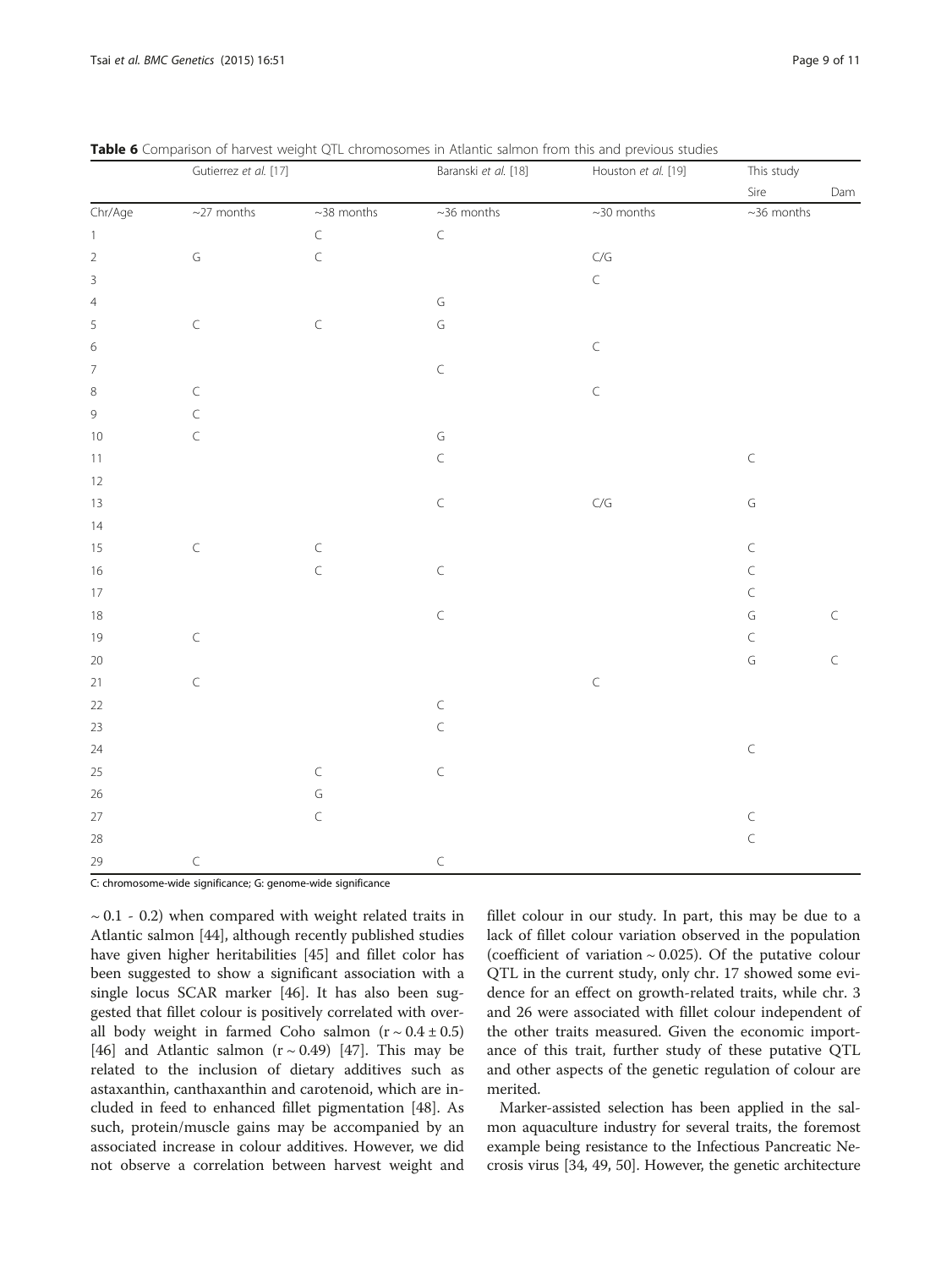<span id="page-10-0"></span>of resistance to this disease was unusually monogenic, with a single QTL explaining most of the genetic variation. For more typical complex traits such as growth or fillet component traits, the optimal use of markers in selective breeding programs has yet to be established. Clearly, the advantages of using markers in selection for aquaculture are maximal where the traits are difficult or impossible to measure on the selection candidates themselves, and some of the harvest traits fall into this category. However, due to the lack of large-effect QTL and the putative populationspecificity of those QTL, it is unlikely that QTL-targeted, across population marker-assisted selection will be a highly effective tool for breeding. With the recent development of high density SNP arrays (e.g. [7]), genomic selection may be a more effective (albeit expensive) means of capturing variation at QTL of small effect, but is likely to be the most effective when the training and selection population are closely related. Within family genomic selection using lower marker density may be a more costeffective method of capturing the within-family genetic variation associated with QTLs that are relatively population-specific [\[51\]](#page-11-0). The large full-sibling family sizes and routine sib-testing in salmon breeding schemes makes such approaches feasible and powerful.

#### Conclusions

This study investigated the genetic basis of traits measured at harvest in a large commercial population of Atlantic salmon. The traits showed significant heritability and four genome-wide significant QTL were identified on chr. 13, 18, 19 and 20. The QTL on chr. 20 had relatively large effects on several weight-related traits that were consistent in the sire and dam analysis. The abundant putative QTLs provide a broad view of the genetic architecture of body weight and component traits in salmon. It is likely that weight traits in salmon are controlled by a finite number of partially populationspecific loci of moderate-effect, in addition to a large polygenic component. These factors should be accounted for when considering the optimal methods of applying genomic markers in selective breeding programs.

### Additional file

[Additional file 1: Table S1.](http://www.biomedcentral.com/content/supplementary/s12863-015-0215-y-s1.docx) Details of the SNP markers used in this study.

#### Abbreviations

QTL: Quantitative trait loci; KASP: Kompetitive Allele Specific PCR; PVE: Proportion of phenotypic variance; SNP: Single nucleotide polymorphism; LOD: Logarithm of the odds; IGF1: Insulin-like growth factor 1.

#### Competing interests

The authors declare that they have no competing interests.

#### Authors' contributions

RDH and SCB proposed and designed the experiments. Tissue samples and phenotype measurements were supported by AET, DRG and AH. Data analyses were performed by HYT and RDH. Manuscript was written by HYT and RDH. All authors read and approved the final manuscript.

#### Acknowledgements

The authors acknowledge funding from the Biotechnology and Biological Sciences Research Council (BBSRC) via grant number BB/H022007/1 and an Institute Strategic Funding Grant to The Roslin Institute, and the Studying Funding from Ministry of Education, Taiwan. We also thank Oswald Matika for assistance with the data analysis.

#### Author details

<sup>1</sup>The Roslin Institute and Royal (Dick) School of Veterinary Studies, The University of Edinburgh, Midlothian EH25 9RG, UK. <sup>2</sup> Landcatch Natural Selection Ltd., 15 Beta Centre, Stirling University Innovation Park, Stirling FK9 4NF, UK.

#### Received: 3 February 2015 Accepted: 11 May 2015 Published online: 19 May 2015

#### References

- 1. Gjedrem T, Robinson N, Rye M. The importance of selective breeding in aquaculture to meet future demands for animal protein: A review. Aquaculture. 2012;350–353:117–29.
- 2. Davidson WS, Koop BF, Jones SJM, Iturra P, Vidal R, Maass A, et al. Sequencing the genome of the Atlantic salmon (Salmo salar). Genome Biol. 2010;11:403.
- 3. Berthelot C, Brunet F, Chalopin D, Juanchich A, Bernard M, Noël B, et al. The rainbow trout genome provides novel insights into evolution after whole-genome duplication in vertebrates. Nat Commun. 2014;5:3657.
- 4. Macqueen DJ, Johnston IA. A well-constrained estimate for the timing of the salmonid whole genome duplication reveals major decoupling from species diversification A well-constrained estimate for the timing of the salmonid whole genome duplication reveals major decoupling from spe. Proc R Soc B. 2014;281:20132881.
- 5. Yáñez JM, Houston RD, Newman S. Genetics and genomics of disease resistance in salmonid species. Front Genet. 2014;5(November):415.
- 6. Baird NA, Etter PD, Atwood TS, Currey MC, Shiver AL, Lewis ZA, et al. Rapid SNP discovery and genetic mapping using sequenced RAD markers. PLoS One. 2008;3:e3376.
- 7. Houston RD, Taggart JB, Cézard T, Bekaert M, Lowe NR, Downing A, et al. Development and validation of a high density SNP genotyping array for Atlantic salmon (Salmo salar). BMC Genomics. 2014;15:90.
- 8. Palti Y, Gao G, Liu S, Kent MP, Lien S, Miller MR, et al. The Development and Characterization of a 57 K SNP Array for Rainbow Trout. Mol Ecol Resour. 2015;15(3):662–72.
- 9. Lien S, Gidskehaug L, Moen T, Hayes BJ, Berg PR, Davidson WS, et al. A dense SNP-based linkage map for Atlantic salmon (Salmo salar) reveals extended chromosome homeologies and striking differences in sex-specific recombination patterns. BMC Genomics. 2011;12:615.
- 10. Gonen S, Lowe NR, Cezard T, Gharbi K, Bishop SC, Houston RD. Linkage maps of the Atlantic salmon (Salmo salar) genome derived from RAD sequencing. BMC Genomics. 2014;15:166.
- 11. Danzmann RG, Cairney M, Davidson WS, Ferguson MM, Gharbi K, Guyomard R, et al. A comparative analysis of the rainbow trout genome with 2 other species of fish (Arctic charr and Atlantic salmon) within the tetraploid derivative Salmonidae family (subfamily: Salmoninae). Genome. 2005;1051:1037–51.
- 12. Weller JI. Quantitative Trait Loci Analysis in Animals. 2nd ed. London: CABI Publishing; 2009.
- 13. Bishop SC, Woolliams JA. Genomics and disease resistance studies in livestock. Livest Sci. 2014;166:190–8.
- 14. Mittler R, Blumwald E. Genetic engineering for modern agriculture: challenges and perspectives. Annu Rev Plant Biol. 2010;61:443–62.
- 15. Khatkar MS, Thomson PC, Tammen I, Raadsma HW. Quantitative trait loci mapping in dairy cattle: review and meta-analysis. Genet Sel Evol. 2004;36:163–90.
- 16. Yue GH. Recent advances of genome mapping and marker-assisted selection in aquaculture. Fish Fish. 2014;15(3):376–96.